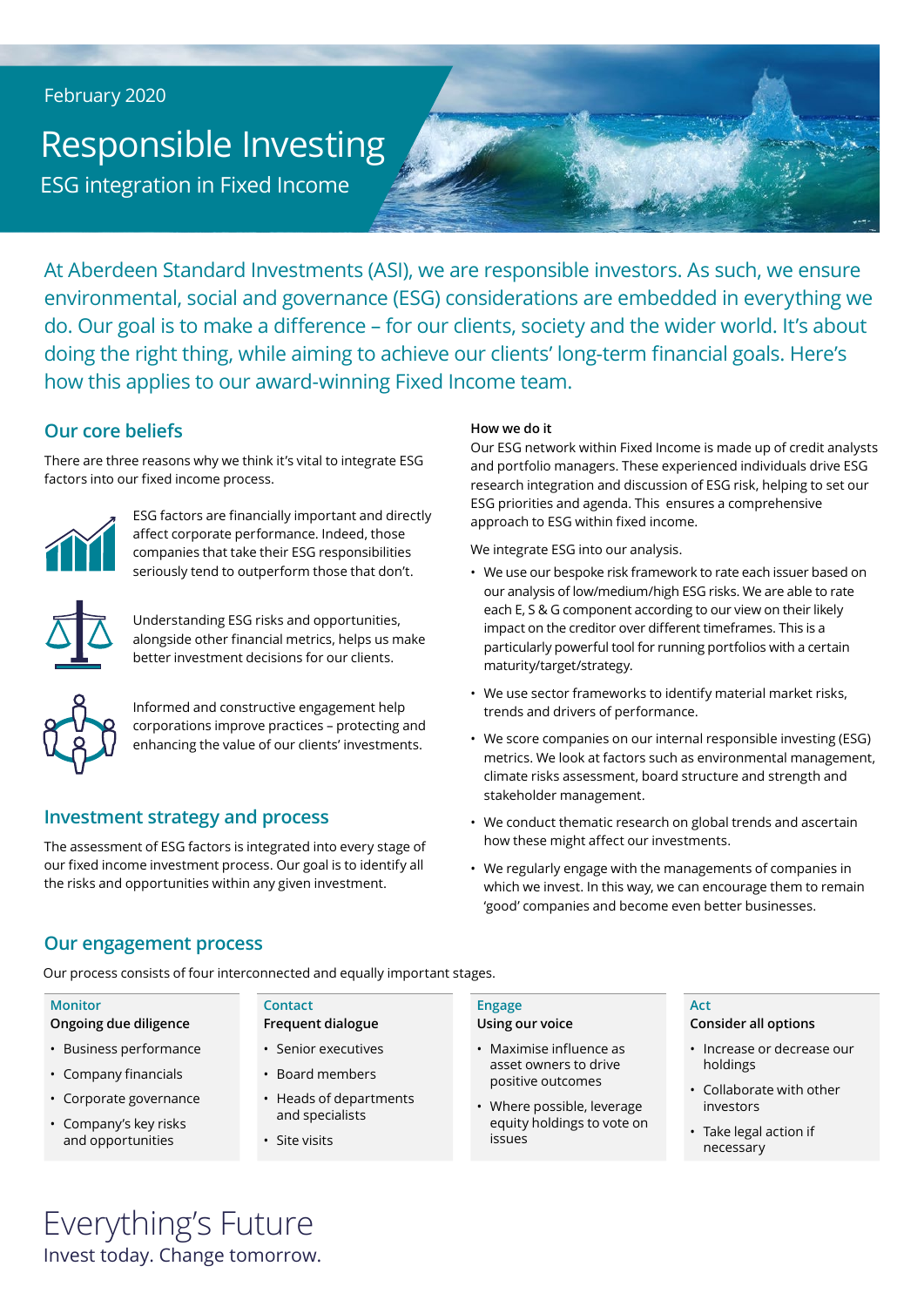# **Capability & collaboration**

We are committed to being the most responsible investor we can be – both as individuals and as a company.



We consider ESG in role descriptions, performance management and continued professional development for all relevant investment staff.



• We work as a team. We facilitate the timely and effective sharing of information, skills and insights on relevant ESG factors across all ASI fixed income functions. We do this through the ESG Fixed Income Network and the relevant support teams.



We are keen to be part of the ESG conversation. To that end, the Fixed Income team collaborates with clients, industry partners and our central ESG team to create market-leading research and thought leadership. These insights drive the development of new investment solutions for our clients.

# **Transparency & integrity**

We have to preach what we practice – sharing and evidencing all our responsible investing activities with key stakeholders.

We do so by:



• ensuring we are transparent and persuasive in communicating and discussing our ESG strategy, approach and performance with clients and stakeholders



• staying connected to clients and stakeholders on their evolving thinking on ESG, making sure that products and fixed income solutions are tuned to their aspirations and financial goals.

# **How does this look in practice?**

We look at a number of ESG risks when assessing the credit profile of a company. For example, we engaged with a European manufacturing firm and discussed its management of, and attitude to, energy usage, business ethics and corporate governance. The company is viewed as having industry-leading policies in a range of areas such as health & safety, toxic emission reductions, biodiversity management and carbon emission reduction. However, some issues have been raised regarding remuneration, and revenue/expense recognition policies. Following our in-depth research, however, we gave the company a 'low' ESG rating due to the ESG risks being well-managed and therefore the company's credit profile not materially undermined.

# **Our Fixed Income team**

Our fixed income team harnesses the full spectrum of fixed income markets, issuers and credit quality – across public, private and alternative credit. With over 180 fixed income specialists, our depth of knowledge and experience allows us to build a wealth of solutions – from semi-passive to highly active – to accommodate all investor objectives and requirements.



Central to our capability is a disciplined, research-driven and team-based approach. This ensures investment consistency and allows us to target reliable and repeatable outcomes for clients.



"Why would you not use ESG factors to look to the future – without them you're only looking at half of the story"

**Euan Stirling** Head of Stewardship and ESG Investment

Everything's Future Invest today. Change tomorrow.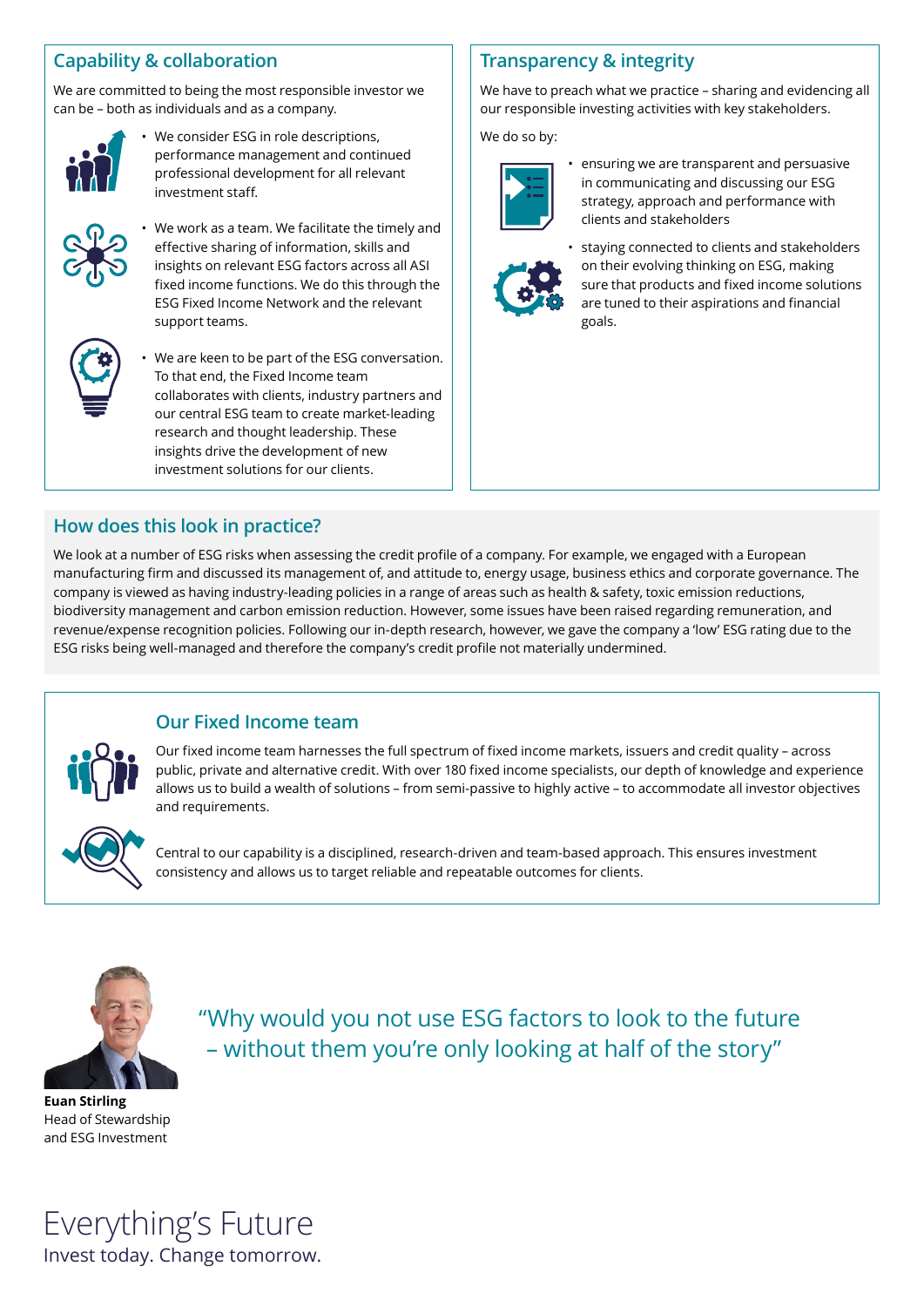# **Our commitment to responsible investing**

Our Fixed Income team doesn't work in isolation. It is supported by our experienced ESG Investment team, which undertakes sector and thematic research, engagement and voting. As a company, we seek to accomplish our clients' long-term goals through our core capabilities.

- We integrate ESG factors into all investment decisions.
- ESG specialists and champions are also an integral part of each team.
- We carry out thematic sector and asset-level research to help inform our investment decisions.
- We engage with the leadership of our holdings across all asset classes, and vote on every shareholder resolution globally.
- We engage with governments, regulators and industry bodies globally to raise standards, and work with other stakeholders to improve companies' practices.
- We continually work to develop innovative client solutions.

# **ASI's ESG principles**

We put stewardship and ESG considerations at the heart of:



**our investment process** – we integrate and appraise ESG factors in our investment process, with the aim of generating the best long-term outcomes for our clients



**our investment activity** – we actively take steps as stewards to deliver long-term, sustainable value consistent with our clients' objectives



**our client journey** – we clearly define how we act in our clients' interests in delivering our stewardship and ESG principles and transparently report on our actions to meet those interests



**our corporate influence** – we actively advance policy, regulation and industry standards to deliver a better future for our clients, the environment and society.

# **About ASI**

As a leading global asset manager, we at Aberdeen Standard Investments are dedicated to creating long-term value for our clients - their investment needs are at the heart of what we do.

With this in mind, the consideration of ESG factors is a fundamental part of our fixed income process. It is vital in the way we assess the investment case for any company in which we seek to invest.

We offer a comprehensive range of investment solutions, and the very highest level of service and support.



**180 fixed-income specialists**



**50 ESG specialists company-wide**



**£143.9 billion\* (€160.8 billion) in fixed income assets under management**

\*Source: Aberdeen Standard Investments, as at June 2019



"By taking account of ESG factors, we get a more complete view of corporate issuers and the risks and opportunities they present - to the ultimate benefit of our clients."

**Craig McDonald** Head of Fixed Income

Everything's Future Invest today. Change tomorrow.